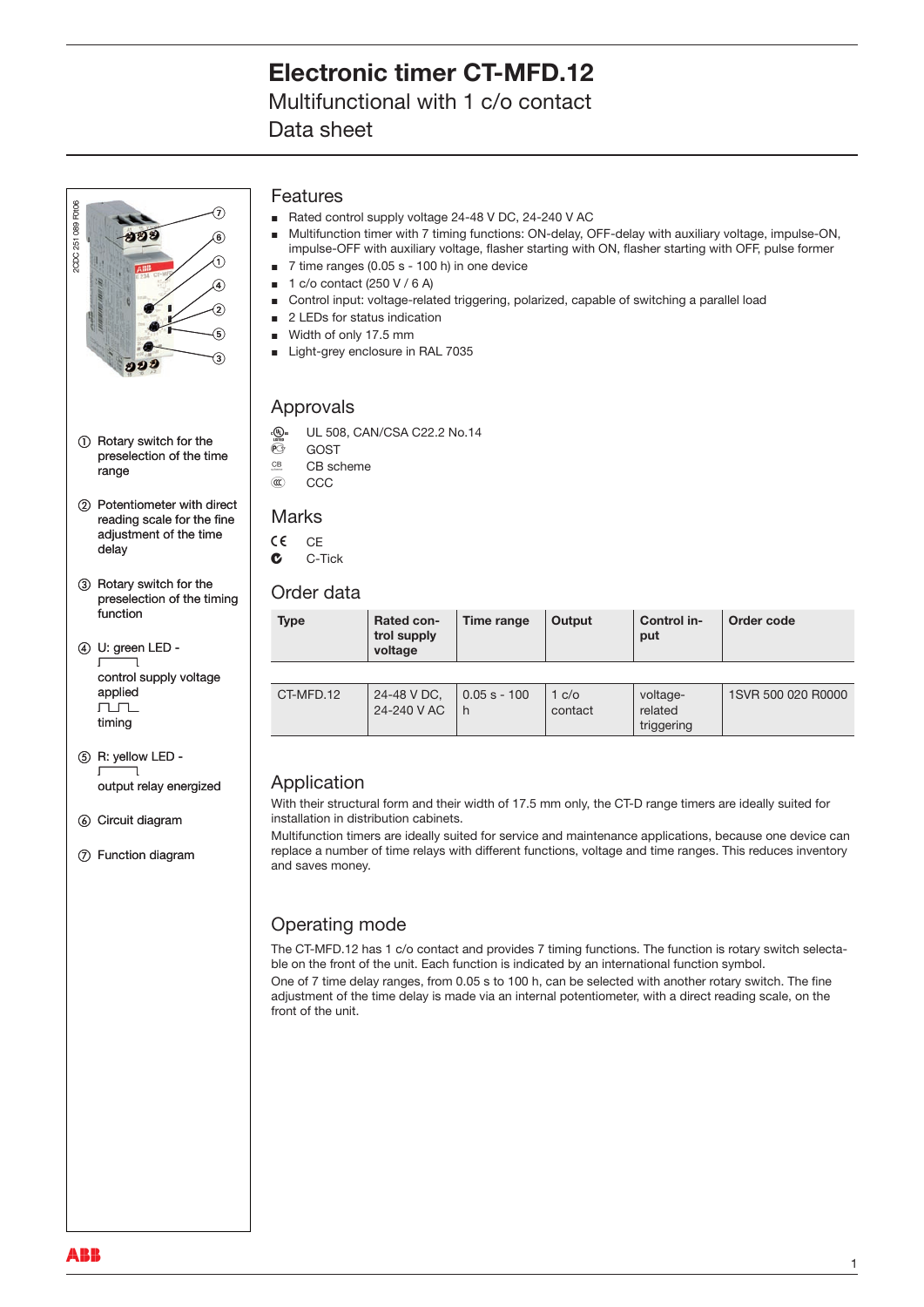### Function diagram(s)

#### A **ON-delay**

This function requires continuous control supply voltage for timing.

Timing begins when control supply voltage is applied. The green LED flashes during timing. When the selected time delay is complete, the output relay energizes and the flashing green LED turns steady. If control supply voltage is interrupted, the output relay de-energizes and the time delay is reset. Control input **A1-Y1/B1** is disabled when this function is selected.



#### **B OFF-delay with auxiliary voltage**

This function requires continuous control supply voltage for timing.

If control input **A1-Y1/B1** is closed, the output relay energizes immediately. If control input **A1-Y1/B1** is opened, the time delay starts. The green LED flashes during timing. When the selected time delay is complete, the output relay de‑energizes and the flashing green LED turns steady.

If control input A1-Y1/B1 recloses before the time delay is complete, the time delay is reset and the output relay does not change state. Timing starts again when control input A1-Y1/B1 re-opens. If control supply voltage is interrupted, the output relay de-energizes and the time delay is reset.



#### 1 $\Pi$  **Impulse-OFF with auxiliary voltage**

This function requires continuous control supply voltage for timing.

If control supply voltage is applied, opening control input  $A1-Y1/B1$  energizes the output relay immediately and starts timing. The green LED flashes during timing. When the selected pulse time is complete, the output relay de-energizes and the flashing green LED turns steady.

Closing control input **A1-Y1/B1**, before the time delay is complete, de‑energizes the output relay and resets the time delay.

If control supply voltage is interrupted, the output relay de‑energizes and the time delay is reset.

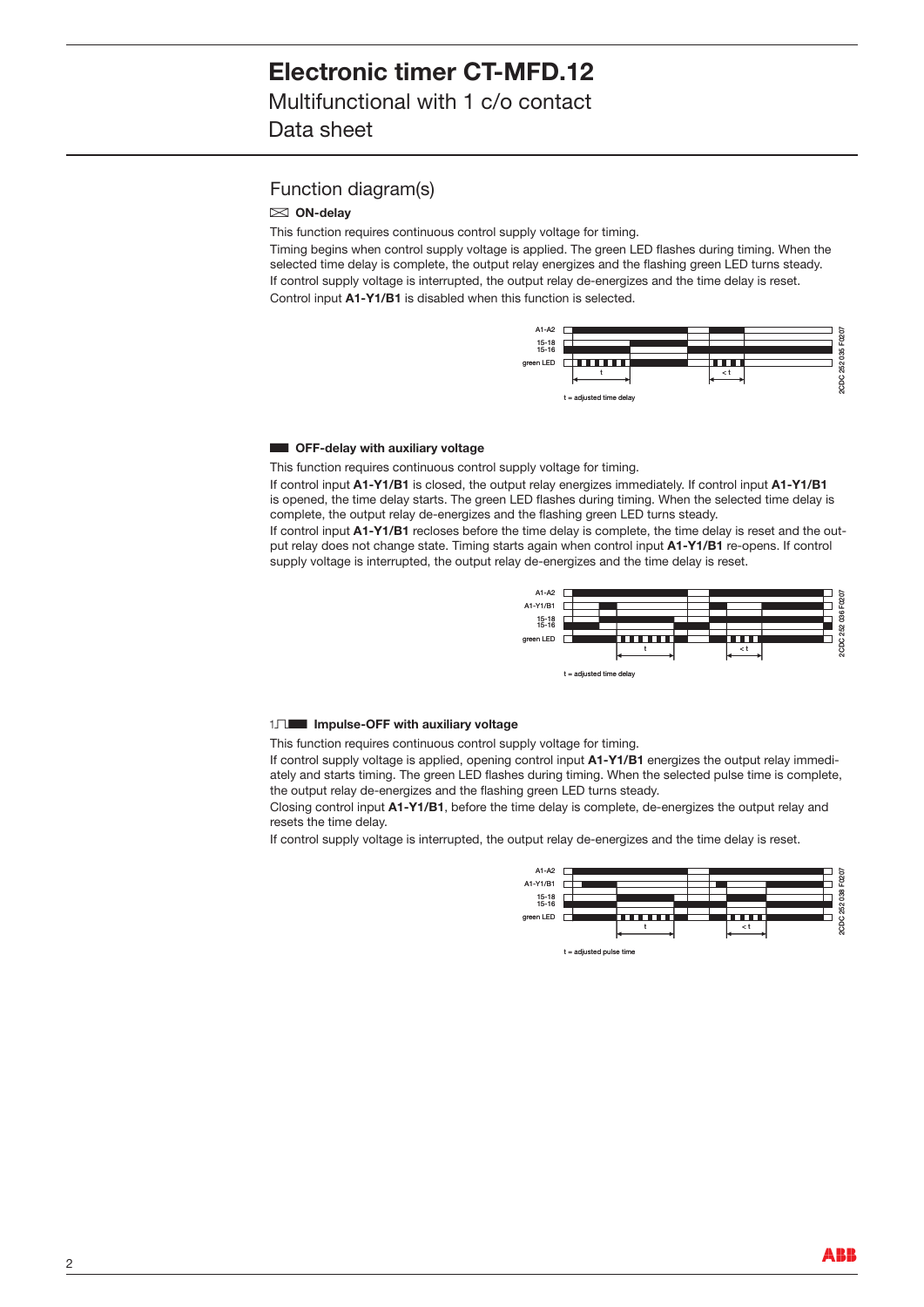Multifunctional with 1 c/o contact

Data sheet

### Function diagram(s)

CA **Impulse-ON** 

This function requires continuous control supply voltage for timing.

The output relay energizes immediately when control supply voltage is applied and de‑energizes after the set pulse time is complete. The green LED flashes during timing. When the selected pulse time is complete, the flashing green LED turns steady.

If control supply voltage is interrupted, the output relay de-energizes and the time delay is reset. Control input **A1-Y1/B1** is disabled when this function is selected.



#### DA **Flasher, starting with ON**

Applying control supply voltage starts timing with symmetrical ON & OFF times. The cycle starts with an ON time first. The ON & OFF times are displayed by the flashing green LED, which flashes twice as fast during the OFF time.

If control supply voltage is interrupted, the output relay de‑energizes and the time delay is reset. Control input **A1-Y1/B1** is disabled when this function is selected.



#### **DB** Flasher, starting with OFF

Applying control supply voltage starts timing with symmetrical ON & OFF times. The cycle starts with an OFF time first. The ON & OFF times are displayed by the flashing green LED, which flashes twice as fast during the OFF time.

If control supply voltage is interrupted, the output relay de-energizes and the time delay is reset. Control input **A1-Y1/B1** is disabled when this function is selected.



#### **H<sub>III</sub>** Pulse former

This function requires continuous control supply voltage for timing.

Closing control input **A1-Y1/B1** energizes the output relay immediately and starts timing. Operating the control contact switch A1-Y1/B1 during the time delay has no effect. The green LED flashes during timing. When the selected ON time is complete, the output relay de‑energizes and the flashing green LED turns steady. After the ON time is complete, it can be restarted by closing control input **A1-Y1/B1**. If control supply voltage is interrupted, the output relay de-energizes and the time delay is reset.

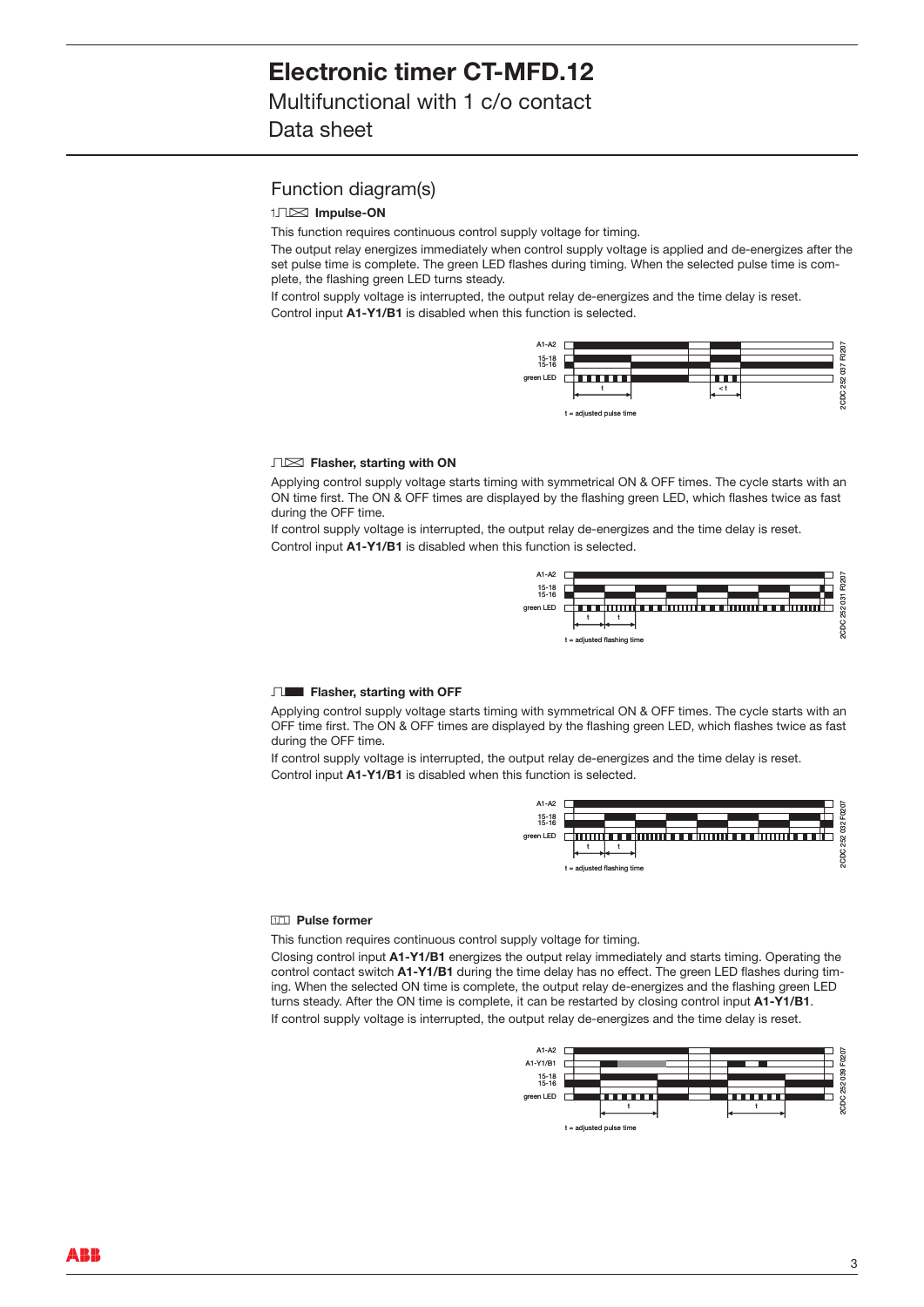Multifunctional with 1 c/o contact Data sheet

Connection diagram(s)



15‐16/18 1. c/o contact<br>A1‐A2 Rated control s Rated control supply voltage  $U_s$ 24‑48 V DC or 24‑240 V AC A1‑Y1/B1 Control input

Wiring instructions

**Parallel load to control input possible / allowed**

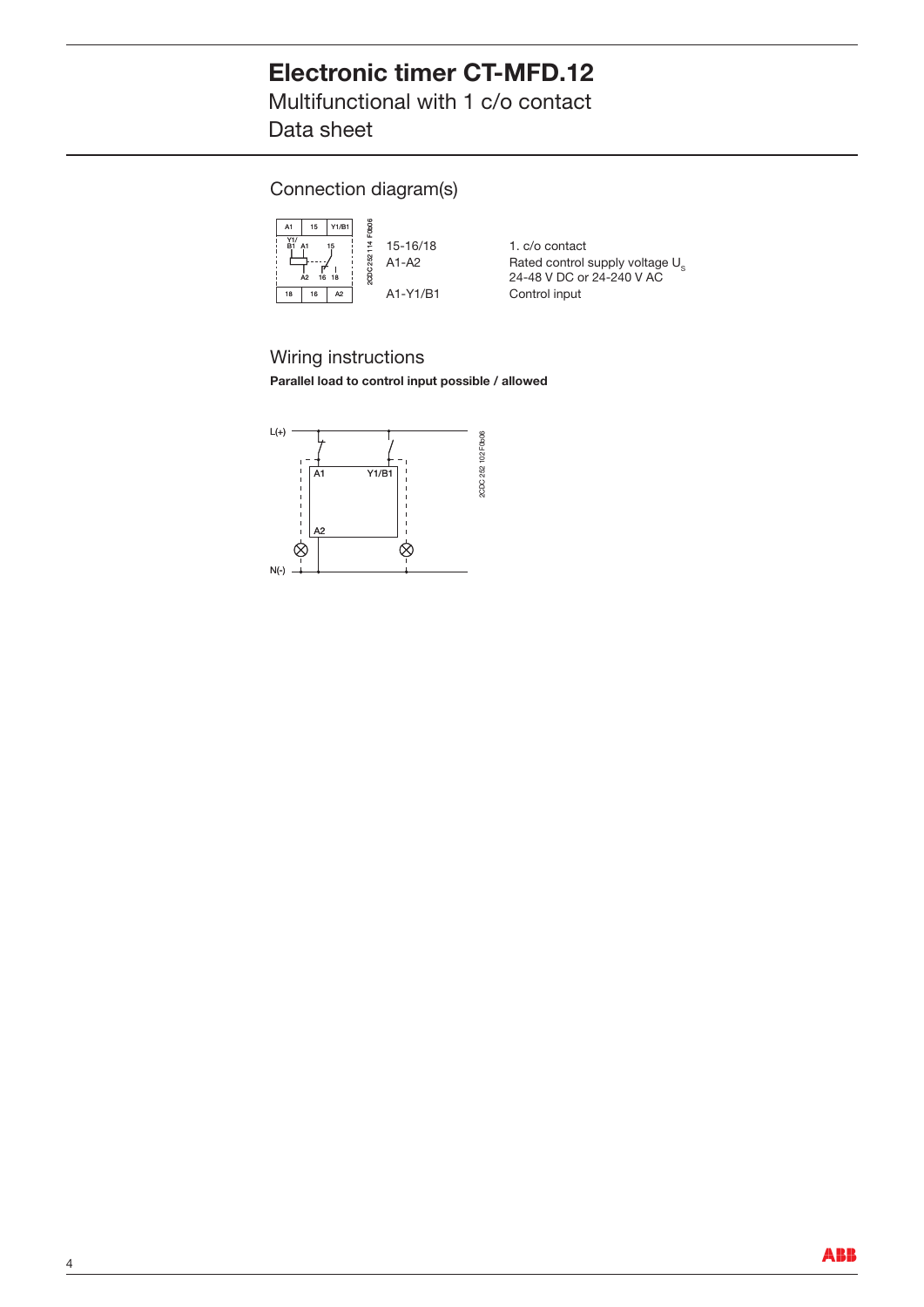Multifunctional with 1 c/o contact Data sheet

## Technical data

## Data at  $T_{\scriptscriptstyle \rm a}$  = 25 °C and rated values, if nothing else indicated

| Input circuits - Supply circuit                            | 1SVR 500 020 R0000     |                                                 |                                                                          |            |
|------------------------------------------------------------|------------------------|-------------------------------------------------|--------------------------------------------------------------------------|------------|
| Rated control supply voltage U <sub>s</sub><br>$A1-A2$     |                        | 24-240 V AC                                     |                                                                          |            |
|                                                            | $A1 - A2$              |                                                 | 24-48 V DC                                                               |            |
| Rated control supply voltage tolerance                     | 24-240 V AC            |                                                 | $-15+10$ %                                                               |            |
|                                                            | 24-48 V DC             |                                                 | $-15+10$ %                                                               |            |
| Typical current / power consumption                        |                        | 24 V DC                                         | 230 V AC                                                                 | 115 V AC   |
|                                                            | 24-48 V DC             | $12.81 \text{ mA}$ / -                          | $-$ / $-$                                                                | $-$ / $-$  |
|                                                            | 24-240 V AC            | $-/-$                                           | $59.12 \text{ mA}$ / -                                                   | 46.37 mA/- |
| Rated frequency                                            |                        |                                                 | DC; 50/60 Hz                                                             |            |
| Frequency range AC                                         |                        | 47-63 Hz                                        |                                                                          |            |
| Power failure buffering time                               |                        |                                                 | min. 20 ms                                                               |            |
| Input circuits - Control circuit                           |                        |                                                 | 1SVR 500 020 R0000                                                       |            |
| Control input, control function                            | A1-Y1/B1               |                                                 | start timing external                                                    |            |
| Kind of triggering                                         |                        | voltage-related triggering                      |                                                                          |            |
| Resistance to reverse polarity                             |                        | yes                                             |                                                                          |            |
| Polarized                                                  |                        |                                                 | yes                                                                      |            |
| Capable of switching a parallel load                       | yes                    |                                                 |                                                                          |            |
| Maximum cable length to the control inputs                 | 50 m - 100 pF/m        |                                                 |                                                                          |            |
| Minimum control pulse length                               |                        | 30 ms                                           |                                                                          |            |
| Control voltage potential                                  |                        | see rated control supply voltage U <sub>s</sub> |                                                                          |            |
| Current consumption of the control input                   | 24 V DC                |                                                 | 3.71 mA                                                                  |            |
|                                                            | 230 V AC               |                                                 | 24.19 mA                                                                 |            |
|                                                            | 115 V AC               |                                                 | 21.86 mA                                                                 |            |
| <b>Timing circuit</b>                                      |                        |                                                 | 1SVR 500 020 R0000                                                       |            |
| Kind of timer                                              | Multifunction timer    |                                                 | ON-delay                                                                 |            |
|                                                            |                        |                                                 | OFF-delay with auxiliary voltage                                         |            |
|                                                            |                        |                                                 | Impulse-ON                                                               |            |
|                                                            |                        |                                                 | Impulse-OFF with auxiliary voltage                                       |            |
|                                                            |                        |                                                 | Flasher, starting with ON                                                |            |
|                                                            |                        |                                                 | Flasher, starting with OFF                                               |            |
|                                                            |                        |                                                 | Pulse former                                                             |            |
| Time ranges 0.05 s - 100 h                                 |                        |                                                 | 0.05-1 s, 0.5-10 s, 5-100 s, 0.5-10 min, 5-100 min,<br>0.5-10 h, 5-100 h |            |
| Recovery time                                              | $< 50$ ms              |                                                 |                                                                          |            |
| Accuracy within the rated control supply voltage tolerance | $\Delta t < 0.005$ %/V |                                                 |                                                                          |            |
| Accuracy within the temperature range                      | $\Delta t < 0.06$ %/°C |                                                 |                                                                          |            |
| Indication of operational states                           |                        |                                                 | 1SVR 500 020 R0000                                                       |            |
| Control supply voltage / timing                            | U: green LED           | Г                                               | 1: control supply voltage applied                                        |            |
| Control supply voltage / timing                            | U: green LED           |                                                 | <b>LLL</b> : timing                                                      |            |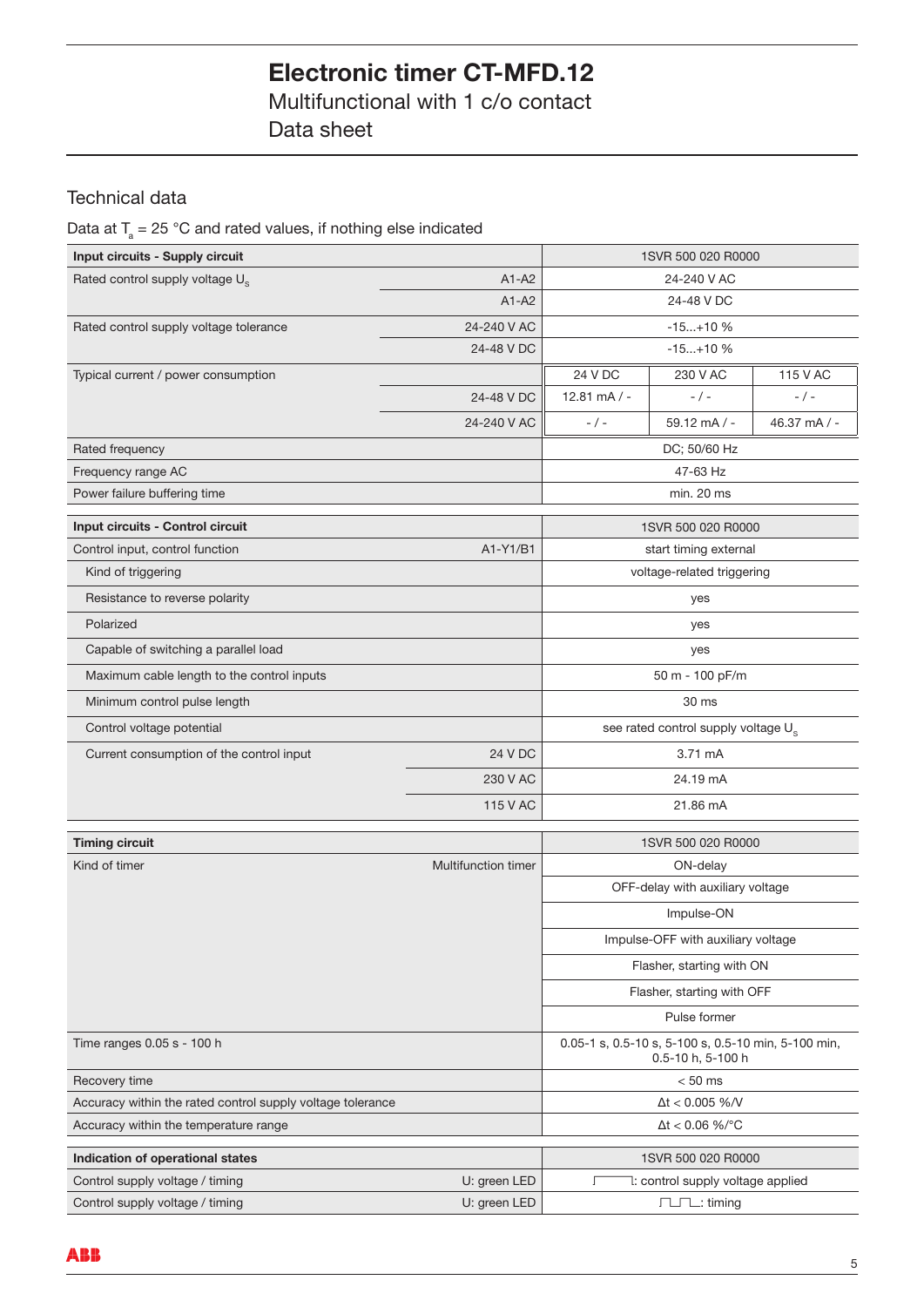Multifunctional with 1 c/o contact Data sheet

| Indication of operational states                                    |                                         | 1SVR 500 020 R0000                                                                                      |  |
|---------------------------------------------------------------------|-----------------------------------------|---------------------------------------------------------------------------------------------------------|--|
| Relay status                                                        | 1: output relay energized<br>T          |                                                                                                         |  |
| <b>Output circuits</b>                                              |                                         | 1SVR 500 020 R0000                                                                                      |  |
| Kind of output                                                      | 15-16/18                                | Relay, 1. c/o contact                                                                                   |  |
| Contact material                                                    |                                         | Cd-free                                                                                                 |  |
| Rated operational voltage U                                         |                                         | 250 V                                                                                                   |  |
| Derating                                                            |                                         |                                                                                                         |  |
| Minimum switching voltage / Minimum switching current               |                                         | 12 V / 100 mA                                                                                           |  |
| Maximum switching voltage / Minimum switching current               |                                         | see load limit curve / see load limit curve                                                             |  |
| Rated operational current I (IEC 60947-5-1)                         | AC12 (resistive) at 230 V               | 6 A                                                                                                     |  |
|                                                                     | AC15 (inductive) at 230 V               | 3 A                                                                                                     |  |
|                                                                     | DC12 (resistive) at 24 V                | 6 A                                                                                                     |  |
|                                                                     | DC13 (inductive) at 24 V                | 2 A                                                                                                     |  |
| Mechanical lifetime                                                 |                                         | 30 x 10° switching cycles                                                                               |  |
| <b>Electrical lifetime</b>                                          |                                         | $0.1 \times 10^6$ switching cycles<br>(AC12, 230 V, 4 A)                                                |  |
| Short-circuit resistance,<br>maximum fuse rating (IEC/EN 60947-5-1) | n/c contact                             | 6 A fast-acting                                                                                         |  |
|                                                                     | n/o contact                             | 10 A fast-acting                                                                                        |  |
| <b>General data</b>                                                 |                                         | 1SVR 500 020 R0000                                                                                      |  |
| Duty time                                                           |                                         | 100 %                                                                                                   |  |
| Repeat accuracy (constant parameters)                               |                                         | $\Delta t \ll 0.5$ %                                                                                    |  |
| Dimensions (W x H x D)                                              |                                         | 17.5 x 70 x 58 mm<br>(0.69 x 2.76 x 2.28 inches)                                                        |  |
| Weight                                                              |                                         | approx. 60 g (approx. 0.13 lb)                                                                          |  |
| Mounting position                                                   |                                         | any                                                                                                     |  |
| Minimum distance to other units                                     |                                         |                                                                                                         |  |
| normal operation mode                                               | horizontal                              | none                                                                                                    |  |
|                                                                     | vertical                                | none                                                                                                    |  |
| Mounting                                                            |                                         | DIN rail (EN 60715),<br>snap-on mounting without any tool                                               |  |
| Degree of protection                                                | enclosure / terminals                   | IP50 / IP20                                                                                             |  |
| <b>Electrical connection</b>                                        |                                         | 1SVR 500 020 R0000                                                                                      |  |
| all circuits                                                        |                                         | Screw connection                                                                                        |  |
|                                                                     |                                         |                                                                                                         |  |
| Wire size                                                           | fine-strand with wire end<br>ferrule    | $2 \times 0.5$ -1.5 mm <sup>2</sup> / 1 x 0.5-2.5 mm <sup>2</sup><br>(2 x 20-16 AWG) / (1 x 20-14 AWG)  |  |
|                                                                     | fine-strand without wire end<br>ferrule | $2 \times 0.5 - 1.5$ mm <sup>2</sup> / 1 x 0.5-2.5 mm <sup>2</sup><br>(2 x 20-16 AWG) / (1 x 20-14 AWG) |  |
|                                                                     | rigid                                   | $2 \times 0.5 - 1.5$ mm <sup>2</sup> / 1 x 0.5-4 mm <sup>2</sup><br>(2 x 20-16 AWG) / (1 x 20-12 AWG)   |  |
| Stripping length                                                    |                                         | 7 mm (0.28 inches)                                                                                      |  |
| <b>Tightening torque</b>                                            | $0.5 - 0.8$ Nm                          |                                                                                                         |  |
| <b>Environmental data</b>                                           |                                         | 1SVR 500 020 R0000                                                                                      |  |
| Ambient temperature range                                           | operation                               | $-20+60$ °C                                                                                             |  |
|                                                                     | storage                                 | $-40+85$ °C                                                                                             |  |
| Damp heat, cyclic (IEC/EN 60068-2-30)                               |                                         | 6 x 24 h cycles, 55 °C, 95 % RH                                                                         |  |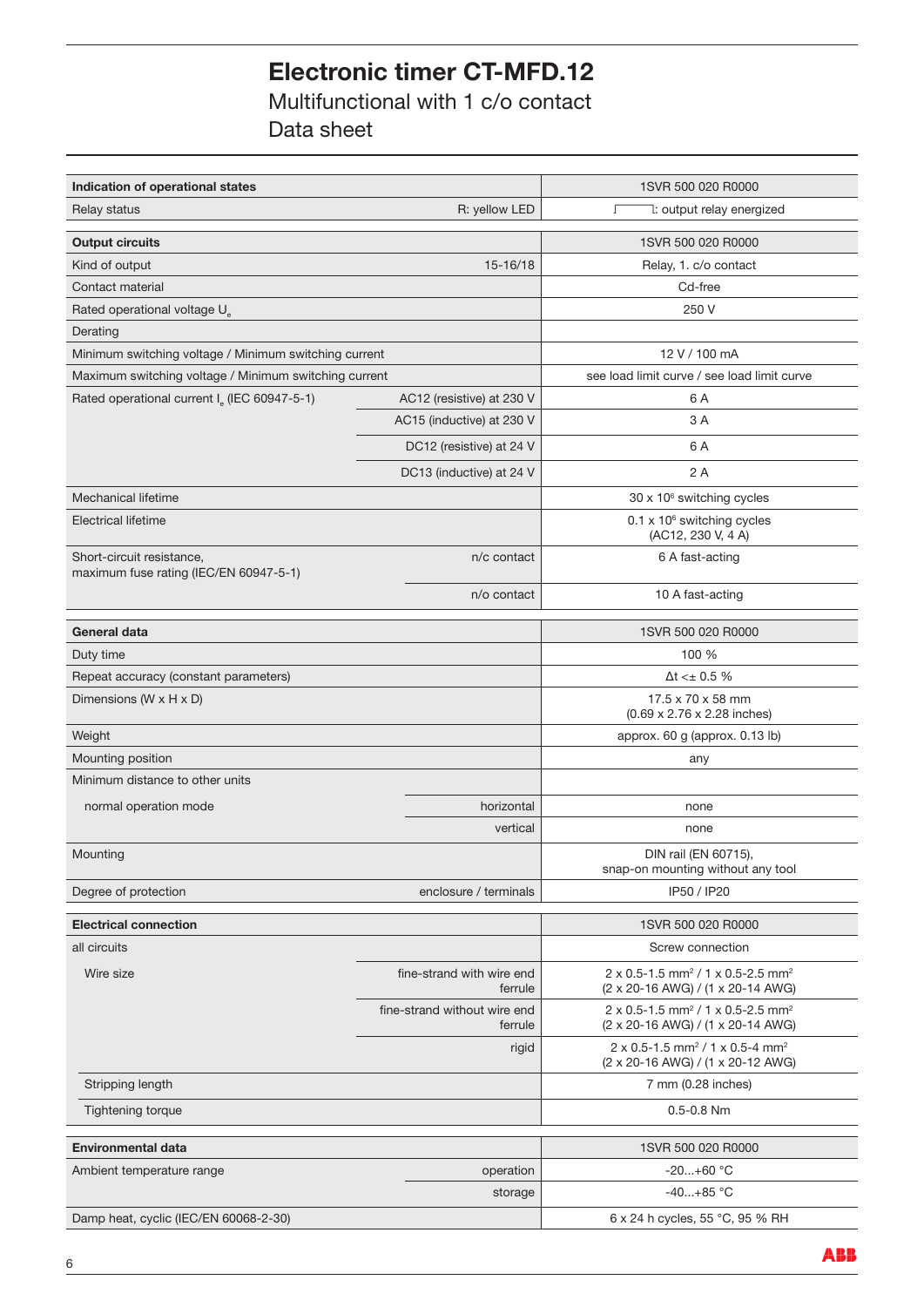Multifunctional with 1 c/o contact Data sheet

| <b>Environmental data</b>                                                                  | 1SVR 500 020 R0000                         |                                                          |
|--------------------------------------------------------------------------------------------|--------------------------------------------|----------------------------------------------------------|
| Vibration, sinusoidal (IEC/EN 60068-2-6)                                                   | 4 m/s <sup>2</sup> , 20 cycles, 1015010 Hz |                                                          |
| Shock, half-sine (IEC/EN 60068-2-27)                                                       | 100 m/s <sup>2</sup> , 11 ms               |                                                          |
| <b>Isolation data</b>                                                                      |                                            | 1SVR 500 020 R0000                                       |
| Rated isolation voltage U.                                                                 | Output circuit 1 / Output circuit 2        | 300 V                                                    |
|                                                                                            | Input circuit / Output circuit             | 300 V                                                    |
| Rated impulse withstand voltage U <sub>imp</sub><br>(type test) (IEC/EN 60664-1, VDE 0110) | between all isolated circuits              | 4 kV; 1.2/50 µs                                          |
| Power-frequency withstand voltage test<br>(Test voltage, routine test)                     | between all isolated circuits              | 2.5 kV, 50 Hz, 1 s                                       |
| Basic insulation (IEC/EN 61140)                                                            | Input circuit / Output circuit             | 300 V                                                    |
| Protective separation (IEC/EN 61140, VDE<br>0106 part 101 and part 101/A1)                 | Input circuit / Output circuit             | 250 V                                                    |
| Pollution degree (IEC/EN 60664-1, VDE<br>0110, UL 508)                                     |                                            | 3                                                        |
| Overvoltage category (IEC/EN 60664-1,<br>VDE 0110, UL 508)                                 |                                            | III                                                      |
| <b>Standards / Directives</b>                                                              |                                            | 1SVR 500 020 R0000                                       |
| <b>Product standard</b>                                                                    |                                            | IEC 61812-1, EN 61812-1 + A11, DIN VDE 0435 part<br>2021 |
| <b>EMC Directive</b>                                                                       |                                            | 2004/108/EC                                              |
| Low Voltage Directive                                                                      |                                            | 2006/95/EC                                               |
| <b>RoHS Directive</b>                                                                      |                                            | 2002/95/EC                                               |
| <b>Electromagnetic compatibility</b>                                                       |                                            | 1SVR 500 020 R0000                                       |
| Interference immunity                                                                      |                                            | IEC/EN 61000-6-1<br>IEC/EN 61000-6-2                     |
| electrostatic discharge (ESD)                                                              | IEC/EN 61000-4-2                           | Level 3 (6 kV / 8 kV)                                    |
| electromagnetic field<br>(HF radiation resistance)                                         | IEC/EN 61000-4-3                           | Level $3(10 V/m)$                                        |
| fast transients (Burst)                                                                    | IEC/EN 61000-4-4                           | Level $3$ (2 kV / 5 kHz)                                 |
| powerful impulses (Surge)                                                                  | IEC/EN 61000-4-5                           | Level 4 $(2$ kV L-L)                                     |
| HF line emission                                                                           | IEC/EN 61000-4-6                           | Level $3(10 V)$                                          |
| Interference emission                                                                      |                                            | IEC/EN 61000-6-3<br>IEC/EN 61000-6-4                     |
| electromagnetic field<br>(HF radiation resistance)                                         | IEC/CISPR 22, EN 55022                     | Class B                                                  |
| HF line emission                                                                           | IEC/CISPR 22, EN 55022                     | Class B                                                  |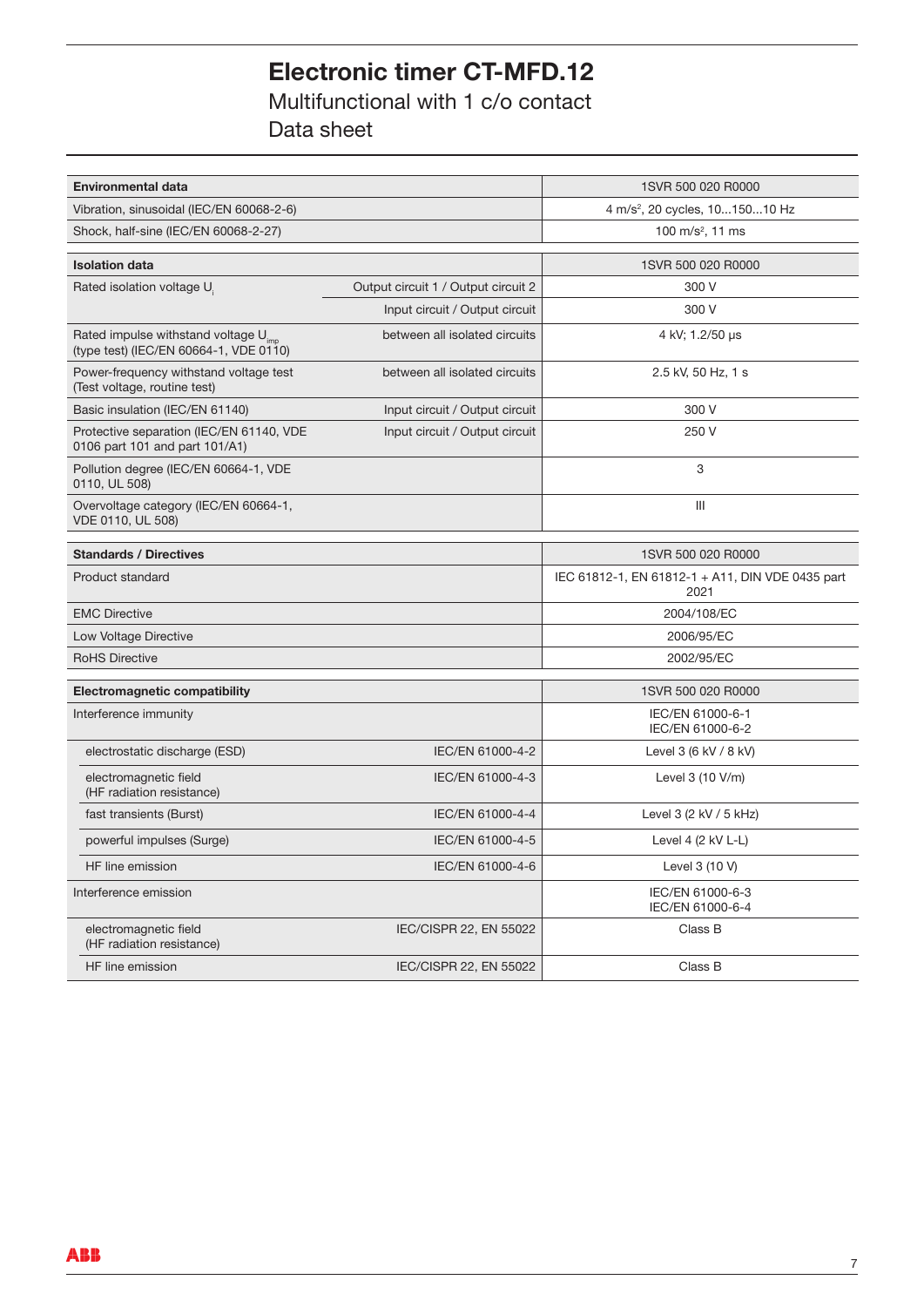Multifunctional with 1 c/o contact Data sheet

## Technical diagrams





AC load (resistive) and the DC load (resistive)

#### **Derating factor F**



for inductive AC load

#### **Contact lifetime**

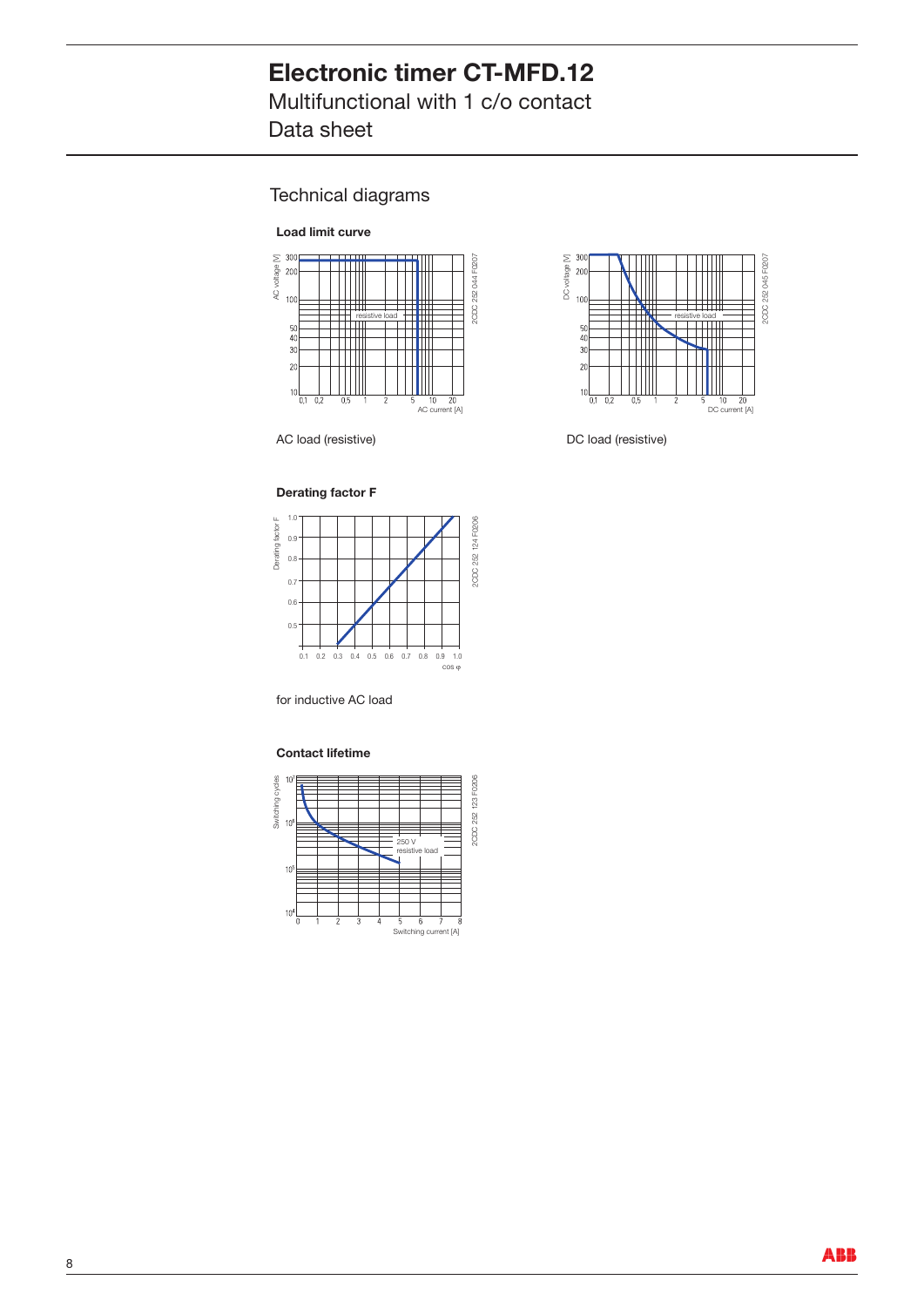Multifunctional with 1 c/o contact Data sheet



**CT-MFD.12**

## Synonyms

| Used expression | Alternative expression(s) | Used expression | Alternative expression(s) |
|-----------------|---------------------------|-----------------|---------------------------|
| 1 c/o contact   | SPDT                      | voltage-related | wet / non-floating        |

## Further Documentation

| Document title                 | Document type       | Document number    |  |
|--------------------------------|---------------------|--------------------|--|
|                                |                     |                    |  |
| Electronic Products and Relays | Technical catalogue | 2CDC 110 004 C020x |  |

You can find the documentation in the internet under www.abb.com/lowvoltage  $\rightarrow$  Control Products  $\rightarrow$  ...